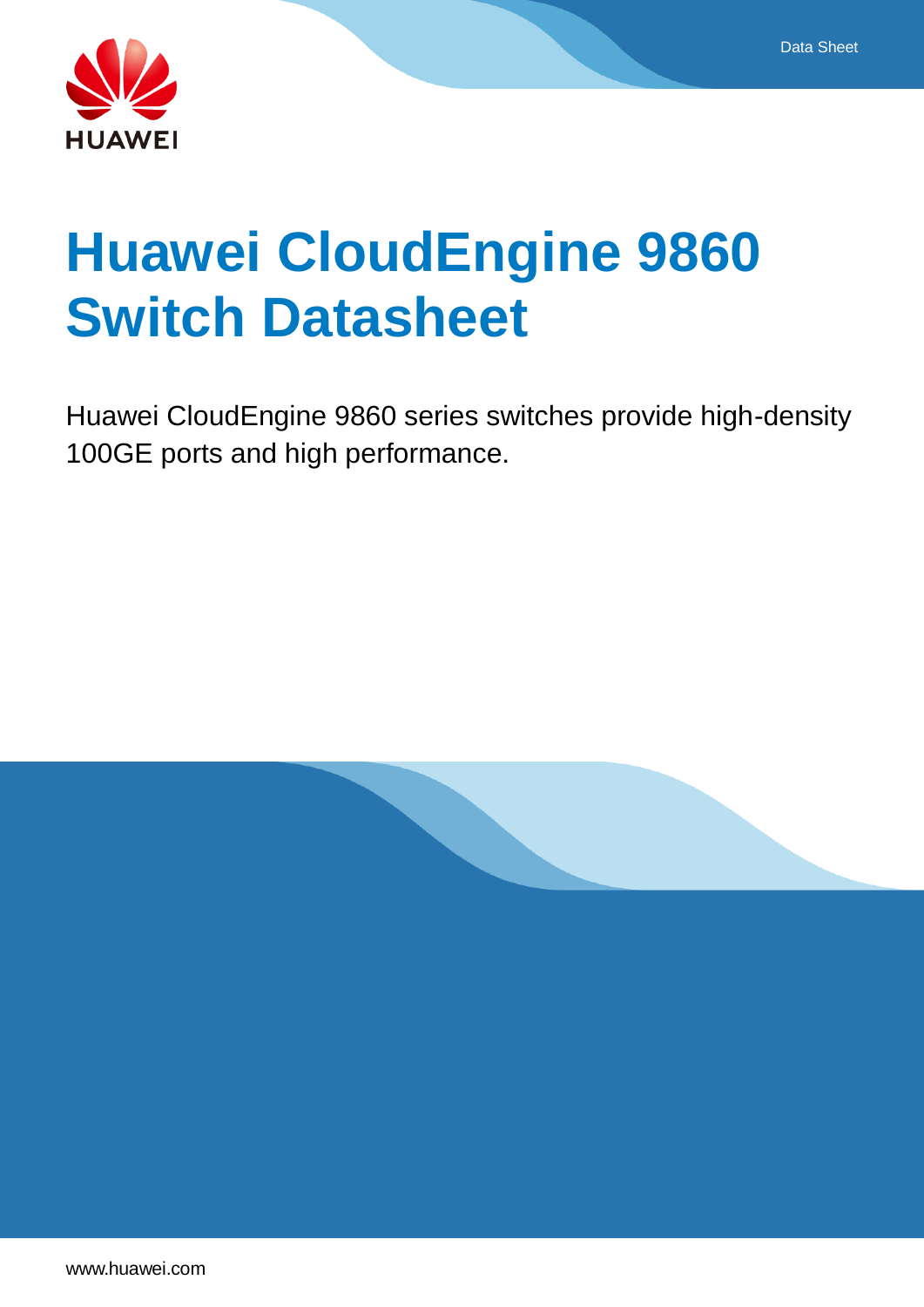# **Product Overview**

Huawei CloudEngine 9860 series switches are 100G Ethernet switches designed for data centers networks. The switches provide high-performance, high-density 100GE ports, and low latency. Using the Huawei VRP8 software platform, CloudEngine 9860 series switches provide extensive data center service features. CloudEngine 9860 series switches can work with CloudEngine 16800/CloudEngine 12800/CloudEngine 8800/CloudEngine 6800/CloudEngine 5800 switches to build an elastic, virtualized, high-quality fabric that meets the requirements of cloud-computing data centers.

CloudEngine 9860 series switches can function as core or aggregation switches on data center networks to help enterprises and carriers build a scalable data center network platform in the cloud computing era.

## Product Appearance

CloudEngine 9860-4C-EI provides 128\*100GE QSFP28 ports.



The CloudEngine 9860 series switches support the following models of cards.

CE98-D32CQ card: 32\*100GE (QSFP28)



# **Product Characteristics**

### **High-Density 100GE/40GE Aggregation and Outstanding Switching Capacity**

 The CloudEngine 9860 provides 25.6 Tbps switching capacity, forwarding performance of 7,600 Mpps, and supports L2/L3 line-speed forwarding.

 The CloudEngine 9860 provides a maximum of 128\*100GE QSFP28 or 128\*40GE QSFP+ ports, and can function as the core or aggregation switch on a data center or campus network.

 The 100GE QSFP28 port supports 100GE optical modules. The 100GE QSFP28 port also supports 40GE QSFP+ optical modules.

### **Network-Wide Reliability, Ensuring Zero Service Interruptions**

 The CloudEngine 9860 series switches support multichassis link aggregation group (M-LAG), which enables links of multiple switches to aggregate into one to implement device-level link backup.

 Switches in an M-LAG system can be upgraded independently. During the upgrade, other switches in the system take over traffic forwarding to ensure uninterrupted services.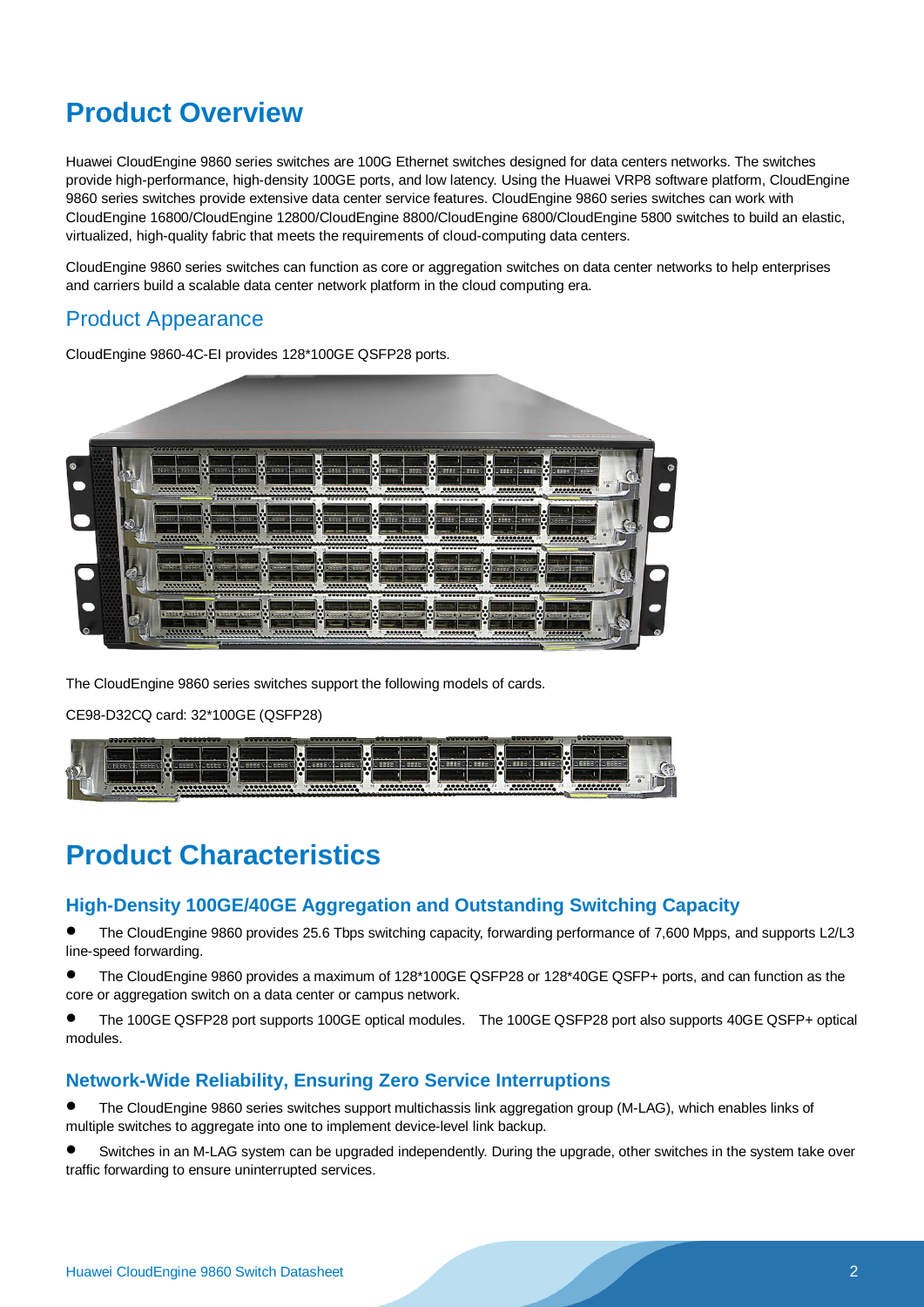### **Programmable Network Device, Flexible Customization**

 The CloudEngine 9860 series switches use the Open Programmability System (OPS) embedded in the VRP8 software platform to provide programmability at the control plane.

 The OPS provides open APIs. APIs can be integrated with mainstream cloud platforms (including commercial and open cloud platforms) and third-party controllers. The OPS enables services to be flexibly customized and provides automatic management.

 Users or third-party developers can use open APIs to develop and deploy specialized network management policies to implement extension of fast service functions, automatic deployment, and intelligent management. The OPS also implements automatic operation and maintenance, and reduces management costs.

 The OPS provides seamless integration of data center service and network in addition to a service-oriented, softwaredefined networking (SDN).

### **Intelligent Lossless Networking, Meeting High Performance Requirements of RoCEv2 Applications**

 The CloudEngine 9860 series support iLossless algorithm which prevents packet loss caused by traffic congestion on traditional Ethernet and helps build a network environment featuring zero packet loss, low latency, and high throughput for RoCEv2 traffic. This meets high performance requirements of RoCEv2 applications.

 The CloudEngine 9860 series support PFC deadlock prevention which identifies service flows that easily cause PFC deadlocks and changes queue priorities to prevent PFC deadlocks.

 The CloudEngine 9860 series support Artificial Intelligence Explicit Congestion Notification (AI ECN) which intelligently adjusts ECN thresholds of lossless queues based on the live-network traffic model. This ensures low delay, high throughput, and zero packet loss, delivering optimal performance for lossless services.

### **Intelligent O&M Through Cooperation with iMaster NCE-FabricInsight**

 Telemetry: collects device data in real time and sends the data to iMaster NCE-FabricInsight, which is a DCN analysis component of Huawei iMaster NCE. iMaster NCE-FabricInsight uses an intelligent fault identification algorithm to analyze network data and accurately display the network status in real time. In addition, iMaster NCE-FabricInsight can effectively demarcate faults and locate fault causes in a timely manner to identify network issues that deteriorate user experience, guaranteeing superb user experience.

 Intelligent traffic analysis: enables the switch to perform in-depth analysis on a specified service flow to obtain data about high-precision performance indicators such as the packet loss rate and latency (nanosecond-level) of the service flow. The switch can send the analysis result to iMaster NCE-FabricInsight for graphical display. This makes it easier for O&M personnel to monitor the network running status and quickly locate network faults.

### **ZTP, Implementing Automatic O&M**

 The CloudEngine 9860 series switches support Zero Touch Provisioning (ZTP). ZTP enables the CloudEngine 9860 to automatically obtain and load version files from a USB flash drive or file server, freeing network engineers from onsite configuration or deployment. ZTP reduces labor costs and improves device deployment efficiency.

 ZTP provides built-in scripts for users through open APIs. Data center personnel can use the programming language they are familiar with, such as Python, to provide unified configuration of network devices.

 ZTP decouples configuration time of new devices from device quantity and area distribution, which improves service provisioning efficiency.

### **Standard Back-to-front Airflow Design, High Energy Efficiency**

#### **Standard Back-to-front airflow design**

- The CloudEngine 9860 series switches use a back-to-front airflow design that isolates cold air channels from hot air channels. This design meets heat dissipation requirements in data center equipment rooms.
- Air can flow from back to front depending on the fans and power modules that are used.
- Redundant power modules and fans can be configured to ensure service continuity.

#### **Innovative energy-saving technologies**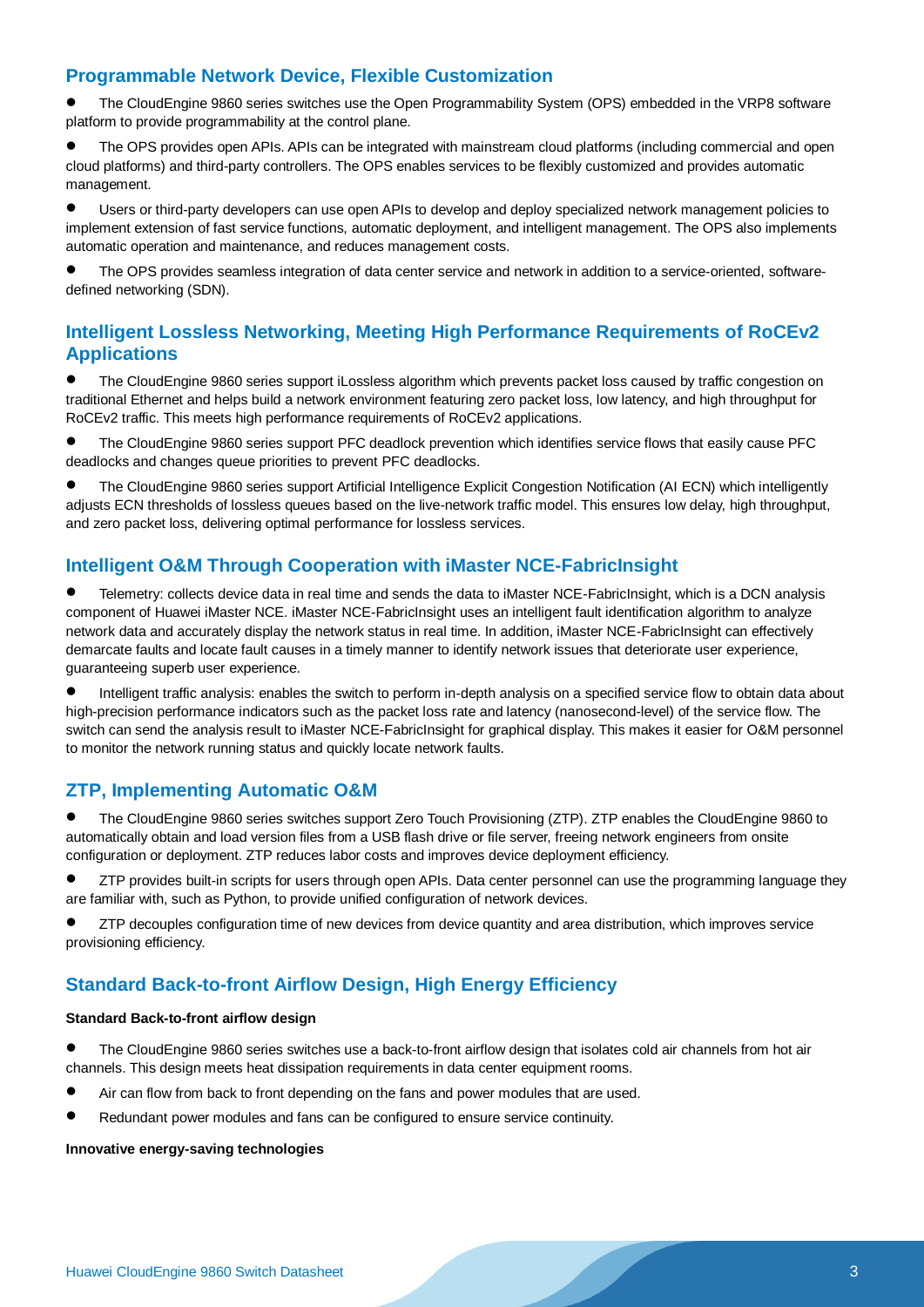The CloudEngine 9860 series switches have energy-saving chips and can measure system power consumption in real time. Fan speed can be adjusted dynamically based on system consumption. These energy-saving technologies reduce O&M costs and contribute to a greener data center.

### **Clear Indicators, Simplifying Maintenance**

#### **Clear indicators**

- Port indicators clearly show the port status and port rate. The 100GE port indicators can show the states of all ports derived from the 100GE ports.
- State indicators on both the front and rear panels enable users to maintain the switch from either side.
- The CloudEngine 9860 series switches support remote positioning. Operators can turn on remote positioning indicators on the switches they want to maintain, so that they can find switches easily in an equipment room full of devices.

#### **Simple maintenance**

- The management port, fans, and power modules are on the front panel, which facilitates device maintenance.
- Data ports are located at the rear, facing servers. This simplifies cabling.

### **Licensing**

CloudEngine 9860 supports Huawei IDN One Software (N1 mode for short) licensing mode. The CloudFabric N1 business model simplifies transactions, provides customers with more functions and value, and protects their software investment with Software License Portability.

| <b>Feature</b>                                                                 |            |                |                                                                                                                                                                                                                                      |                                       | N1 Add on<br><b>Software</b><br><b>Packages</b> |
|--------------------------------------------------------------------------------|------------|----------------|--------------------------------------------------------------------------------------------------------------------------------------------------------------------------------------------------------------------------------------|---------------------------------------|-------------------------------------------------|
|                                                                                | Management | Foundatio<br>n | Advance<br>d                                                                                                                                                                                                                         | Premiu<br>m                           | Al Fabric<br><b>Function</b><br>Package         |
| <b>Basic software</b>                                                          | $\sqrt{ }$ | $\sqrt{ }$     | $\sqrt{}$                                                                                                                                                                                                                            | $\sqrt{ }$                            |                                                 |
| IPV <sub>6</sub>                                                               | $\sqrt{ }$ | $\sqrt{ }$     | $\sqrt{}$                                                                                                                                                                                                                            | $\sqrt{ }$                            |                                                 |
| Lossless upgrade                                                               | $\sqrt{ }$ | $\sqrt{ }$     | $\sqrt{}$                                                                                                                                                                                                                            | $\sqrt{ }$                            |                                                 |
| Telemetry                                                                      |            | $\sqrt{ }$     | $\sqrt{ }$                                                                                                                                                                                                                           | $\sqrt{ }$                            |                                                 |
| <b>LLETH</b>                                                                   |            |                |                                                                                                                                                                                                                                      |                                       | $\sqrt{}$                                       |
| Basic network analysis<br>functions of Telemetry                               |            | $\sqrt{ }$     | $\sqrt{}$                                                                                                                                                                                                                            | $\sqrt{ }$                            |                                                 |
| Network Health<br>(Intelligent O&M 1-3-5)                                      |            |                | $\sqrt{}$                                                                                                                                                                                                                            | $\sqrt{ }$                            |                                                 |
| Value-added functions<br>for network traffic<br>analysis (managing<br>100 VMs) |            |                |                                                                                                                                                                                                                                      | $\sqrt{ }$                            |                                                 |
|                                                                                |            |                | $\blacksquare$ . The set of the contract of the set of the set of the contract of the set of the set of the set of the set of the set of the set of the set of the set of the set of the set of the set of the set of the set of the | <b>N1 Mandatory Software Packages</b> |                                                 |

For details about product function differences, refer to the product documentation.

Note: For detailed information of Huawei CloudFabric N1 Business Model, visit <https://e.huawei.com/en/material/networking/dcswitch/03a0e69bfa2c4f168323ba94a75f1f09>

# **Product Specifications**

Note: This content is applicable only to regions outside mainland China. Huawei reserves the right to interpret this content.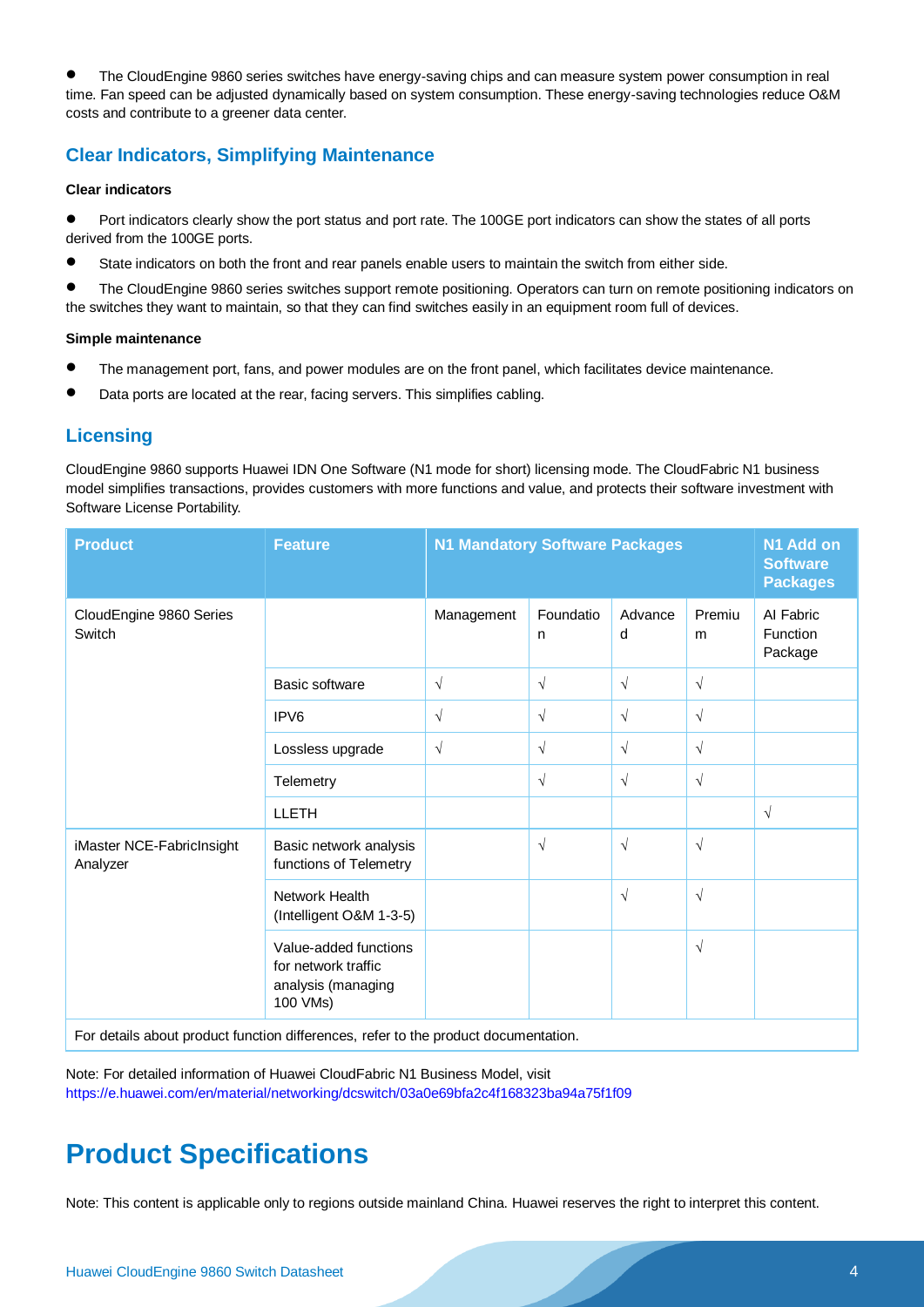# Functions and Specification

| <b>Item</b>           | <b>CloudEngine 9860-4C-EI</b>                                                                                    |
|-----------------------|------------------------------------------------------------------------------------------------------------------|
| Device virtualization | M-LAG                                                                                                            |
| Network convergence   | DCBX, PFC and ETS                                                                                                |
|                       | RDMA and RoCE (RoCE v1 and RoCE v2)                                                                              |
| Programmability       | <b>OPS</b>                                                                                                       |
|                       | Ansible-based automatic configuration and open-source module release                                             |
| Traffic analysis      | <b>NetStream</b>                                                                                                 |
|                       | sFlow                                                                                                            |
| <b>VLAN</b>           | Adding access, trunk, and hybrid interfaces to VLANs                                                             |
|                       | Default VLAN                                                                                                     |
|                       | QinQ                                                                                                             |
|                       | <b>GVRP</b>                                                                                                      |
| MAC address table     | Dynamic learning and aging of MAC address entries                                                                |
|                       | Static, dynamic, and blackhole MAC address entries                                                               |
|                       | Packet filtering based on source MAC addresses                                                                   |
|                       | MAC address limiting based on ports and VLANs                                                                    |
| IP routing            | IPv4 routing protocols, such as RIP, OSPF, IS-IS, and BGP                                                        |
|                       | IPv6 routing protocols, such as RIPng, OSPFv3, IS-ISv6, and BGP4+                                                |
| IP <sub>v6</sub>      | IPv6 Neighbor Discovery (ND)                                                                                     |
|                       | Path MTU Discovery (PMTU)                                                                                        |
|                       | TCP6, IPv6 ping, IPv6 tracert, IPv6 socket, UDP6, and Raw IP6                                                    |
| Multicast             | Multicast routing protocols such as IGMP, PIM-SM, PIM-DM                                                         |
|                       | IGMP snooping                                                                                                    |
|                       | IGMP proxy                                                                                                       |
|                       | Fast leaving of multicast member interfaces                                                                      |
|                       | Multicast traffic suppression                                                                                    |
|                       | <b>Multicast VLAN</b>                                                                                            |
| Reliability           | Link Aggregation Control Protocol (LACP)                                                                         |
|                       | STP, RSTP, VBST, and MSTP                                                                                        |
|                       | BPDU protection, root protection, and loop protection                                                            |
|                       | Device Link Detection Protocol (DLDP)                                                                            |
|                       | VRRP, VRRP load balancing, and BFD for VRRP                                                                      |
|                       | BFD for BGP/IS-IS/OSPF/Static route                                                                              |
| QoS                   | Traffic classification based on Layer 2 headers, Layer 3 protocols, Layer 4 protocols,<br>and 802.1p information |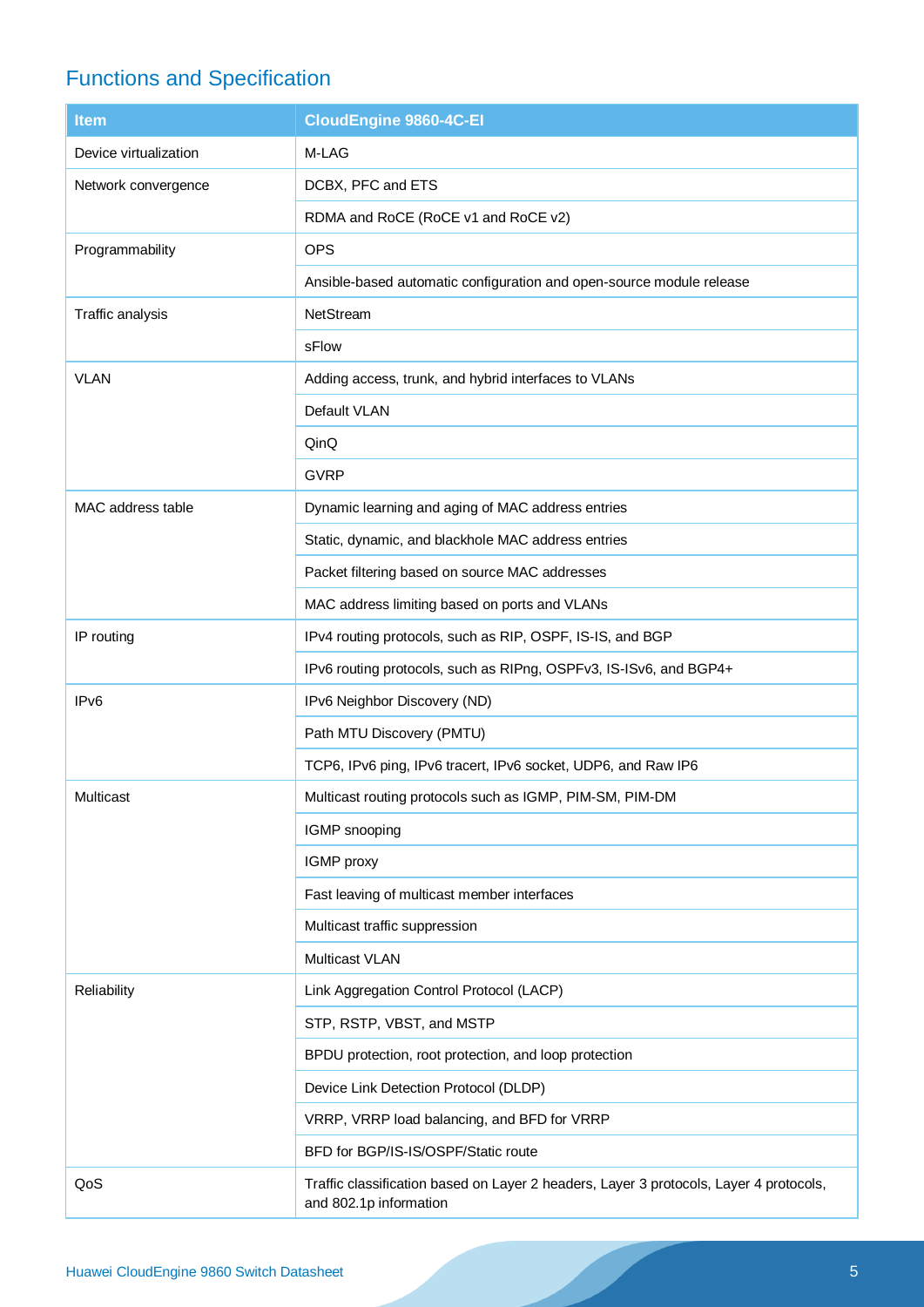| <b>Item</b>                      | <b>CloudEngine 9860-4C-EI</b>                                                                             |  |
|----------------------------------|-----------------------------------------------------------------------------------------------------------|--|
|                                  | ACL, CAR, re-marking, and scheduling                                                                      |  |
|                                  | Queue scheduling algorithms, including PQ, WRR, DRR, PQ+WRR, and PQ+DRR                                   |  |
|                                  | Congestion avoidance mechanisms, including WRED and tail drop                                             |  |
|                                  | Traffic shaping                                                                                           |  |
| Intelligent O&M                  | Network-wide path detection                                                                               |  |
|                                  | Telemetry                                                                                                 |  |
|                                  | In-band OAM (IOAM)                                                                                        |  |
|                                  | Statistics on the buffer microburst status                                                                |  |
|                                  | Intelligent Traffic Analysis                                                                              |  |
| Intelligent and Lossless Network | AI ECN                                                                                                    |  |
|                                  | <b>PFC Deadlock Prevention</b>                                                                            |  |
| Configuration and maintenance    | Console, Telnet, and SSH terminals                                                                        |  |
|                                  | Network management protocols, such as SNMPv1/v2/v3                                                        |  |
|                                  | File upload and download through FTP and TFTP                                                             |  |
|                                  | BootROM upgrade and remote upgrade                                                                        |  |
|                                  | Hot patches                                                                                               |  |
|                                  | User operation logs                                                                                       |  |
|                                  | Zero Touch Provisioning (ZTP)                                                                             |  |
| Security and management          | Command line authority control based on user levels, preventing unauthorized users<br>from using commands |  |
|                                  | Defense against DoS address attacks, ARP storms, and ICMP attacks                                         |  |
|                                  | Port isolation, port security, and sticky MAC                                                             |  |
|                                  | Binding of the IP address, MAC address, port number, and VLAN ID                                          |  |
|                                  | Authentication methods, including AAA, RADIUS, and HWTACACS                                               |  |
|                                  | Remote Network Monitoring (RMON)                                                                          |  |

# Performance and Scalability

| <b>Item</b>                              | <b>CloudEngine 9860-4C-EI</b> |
|------------------------------------------|-------------------------------|
| Maximum number of MAC address entries    | 8K                            |
| Maximum number of routes (FIB IPv4/IPv6) | 920K/520K                     |
| ARP table size                           | 32K                           |
| Maximum number of VRFs                   | 2048                          |
| IPv6 ND table size                       | 32K                           |
| Maximum number of VRRP groups            | 256                           |
| Maximum number of ECMP paths             | 128                           |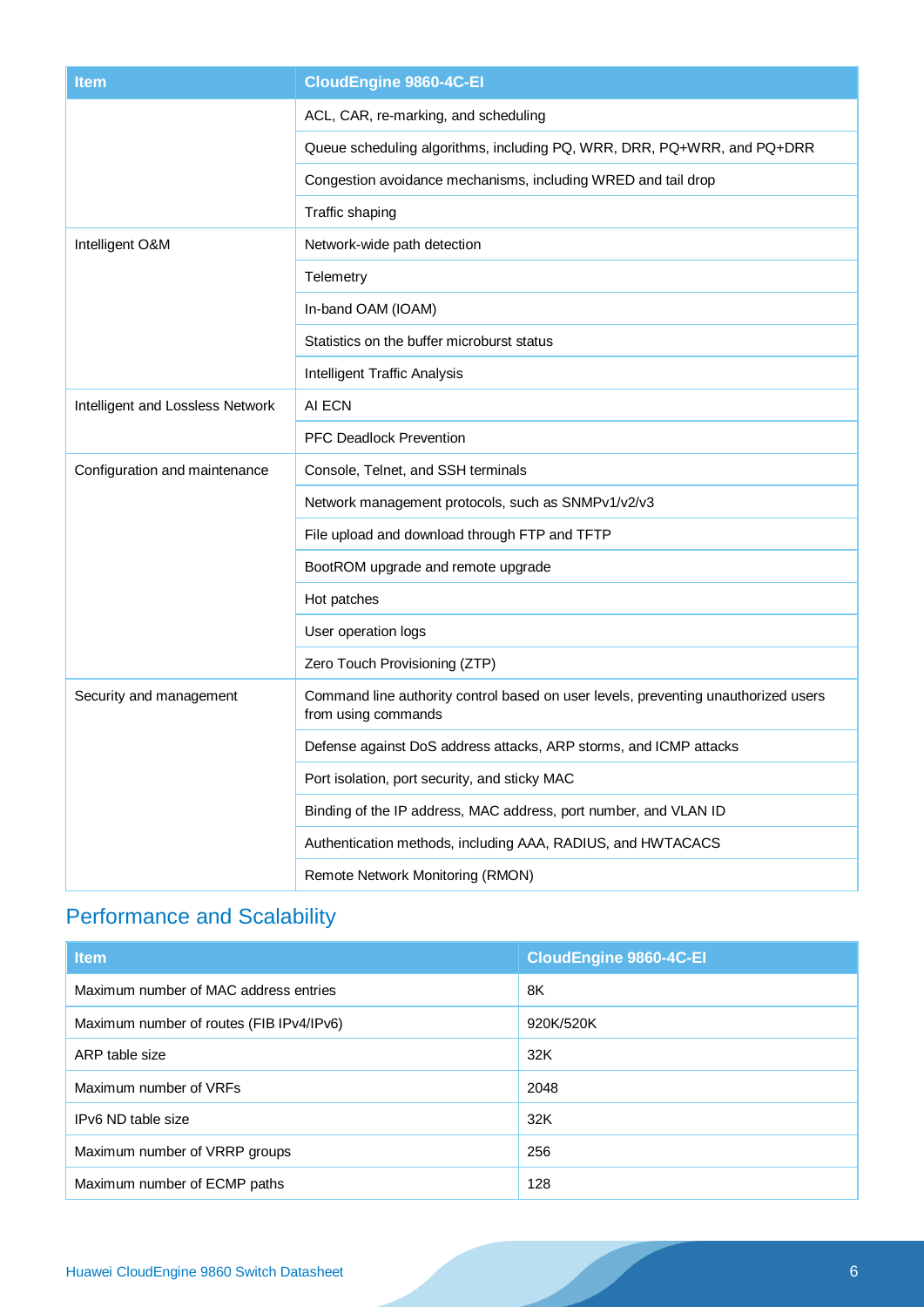| <b>Item</b>                                          | <b>CloudEngine 9860-4C-EI</b> |
|------------------------------------------------------|-------------------------------|
| Maximum number of LAGs                               | 1024                          |
| Maximum number of links in a LAG                     | 144                           |
| Maximum number of MSTP instances                     | 64                            |
| Maximum number of VLANs where VBST can be configured | 60                            |

Note: This specification may vary between different scenarios. Please contact Huawei for details.4

# Hardware Specifications

| <b>Item</b>       |                                                                                                                                                                          | <b>CloudEngine 9860-4C-EI</b>                                                                              |
|-------------------|--------------------------------------------------------------------------------------------------------------------------------------------------------------------------|------------------------------------------------------------------------------------------------------------|
| Physical features | Dimensions ( $W \times D \times H$ )                                                                                                                                     | 442 mm x 765mm x 175 mm                                                                                    |
|                   | Weight (excluding optical transceivers,<br>power modules, and fan<br>assemblies/including AC power modules<br>and fan assemblies, excluding optical<br>transceivers, kg) | 26/35.5                                                                                                    |
|                   | Switching capacity (Tbit/s)                                                                                                                                              | 25.6                                                                                                       |
|                   | Forwarding performance (Mpps)                                                                                                                                            | 7600                                                                                                       |
| Ports             |                                                                                                                                                                          | 4 slots<br>Maximum of 128 100GE QSFP28 ports                                                               |
| Card              | Number of card slots                                                                                                                                                     | 4                                                                                                          |
|                   | Card type                                                                                                                                                                | Flexible card                                                                                              |
|                   | Card Specification                                                                                                                                                       | CE98-D32CQ                                                                                                 |
| Management        | Out-of-band management port                                                                                                                                              | 1 x GE management interface                                                                                |
| interface         | Console port                                                                                                                                                             | 1 x RJ45 interface                                                                                         |
|                   | USB port                                                                                                                                                                 | 1                                                                                                          |
| CPU               | Main frequency (GHz)                                                                                                                                                     | 2.2                                                                                                        |
|                   | Number of cores                                                                                                                                                          | 4                                                                                                          |
| Storage           | <b>DRAM</b>                                                                                                                                                              | 16 GB                                                                                                      |
|                   | <b>NOR Flash</b>                                                                                                                                                         | Two 32 MB flash memories                                                                                   |
|                   | SSD Flash                                                                                                                                                                | 64 GB                                                                                                      |
| System            | System buffer                                                                                                                                                            | 65 MB                                                                                                      |
| Power supply      | Power modules                                                                                                                                                            | 1200 W AC                                                                                                  |
|                   | Power module backup                                                                                                                                                      | 2+2 backup                                                                                                 |
|                   | Rated voltage range (V)                                                                                                                                                  | AC: 100 V to 240 V<br><b>HVDC: 240 V DC</b>                                                                |
|                   | Maximum voltage range (V)                                                                                                                                                | AC: 90 V to 290 V<br>HVDC: 190V to 290V                                                                    |
|                   | Rated input current                                                                                                                                                      | 1200 W AC&240 V DC power module : 10 A (100 V AC to<br>130 V AC)/8 A (200 V AC to 240 V AC)/8 A (240 V DC) |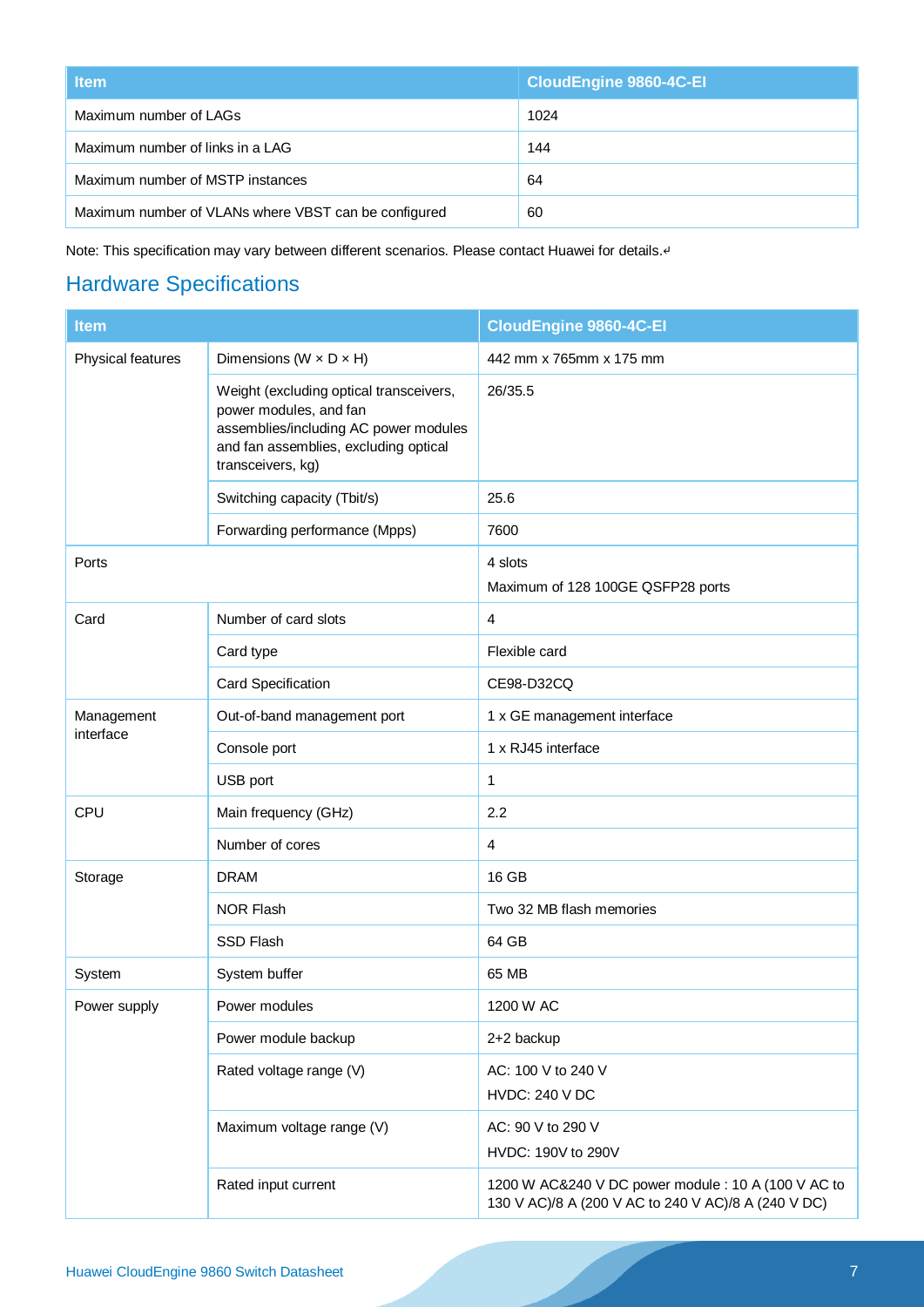| <b>Item</b>      |                                      | <b>CloudEngine 9860-4C-EI</b>                                                                                                                                                                                                                                                                                                        |
|------------------|--------------------------------------|--------------------------------------------------------------------------------------------------------------------------------------------------------------------------------------------------------------------------------------------------------------------------------------------------------------------------------------|
|                  | Typical power consumption            | 1229W (Fully configured with four CE98-D32CQ cards,<br>50% throughput, 64-port short-distance QSFP28 optical<br>module and 64-port long-distance QSFP28 optical<br>module, double power modules)                                                                                                                                     |
|                  | Maximum power consumption            | 1627W                                                                                                                                                                                                                                                                                                                                |
|                  | Frequency (AC, Hz)                   | 50/60                                                                                                                                                                                                                                                                                                                                |
| Heat dissipation | Heat dissipation mode                | Air cooling                                                                                                                                                                                                                                                                                                                          |
|                  | Number of fan trays                  | $\overline{5}$                                                                                                                                                                                                                                                                                                                       |
|                  | Heat dissipation airflow             | Back-to-front airflow                                                                                                                                                                                                                                                                                                                |
|                  | Maximum heat consumption (BTU/hour)  | 5553                                                                                                                                                                                                                                                                                                                                 |
| Environment      | Long-term operating temperature (°C) | 0°C to 40°C (0-1800 m)                                                                                                                                                                                                                                                                                                               |
| specifications   |                                      | The temperature decreases by 1°C each time the altitude<br>increases by 220 m.                                                                                                                                                                                                                                                       |
|                  | Storage temperature (°C)             | -40 $^{\circ}$ C to +70 $^{\circ}$ C                                                                                                                                                                                                                                                                                                 |
|                  | Relative humidity                    | 5% to 95%                                                                                                                                                                                                                                                                                                                            |
|                  | Operating altitude (m)               | Up to 5000                                                                                                                                                                                                                                                                                                                           |
|                  | Noise (sound pressure, 27°C)         | Back-to-front airflow: < 66 dBA                                                                                                                                                                                                                                                                                                      |
|                  | Surge protection                     | PAC1K2S12-B series power module:<br>AC: 4 kV in common mode and 2.5 kV in differential<br>mode<br>DC: 4 kV in common mode and 2 kV in differential<br>$\bullet$<br>mode<br>PAC1K2S12-CB series power module:<br>AC: 6 kV in common mode and 6 kV in differential<br>mode<br>DC: 4 kV in common mode and 2 kV in differential<br>mode |
| Reliability      | MTBF (year)                          | 21.91                                                                                                                                                                                                                                                                                                                                |
|                  | MTTR (hour)                          | 3.43                                                                                                                                                                                                                                                                                                                                 |
|                  | Availability                         | 0.9999934738                                                                                                                                                                                                                                                                                                                         |

Note: For detailed information of CloudEngine 9800 hardware information, visit

[https://support.huawei.com/enterprise/en/doc/EDOC1000019246?idPath=7919710%7C21782165%7C21782239%7C22318540](https://support.huawei.com/enterprise/en/doc/EDOC1100135089?idPath=24030814%7C21782165%7C21782239%7C23395225%7C23398779) [%7C7597815.](https://support.huawei.com/enterprise/en/doc/EDOC1100135089?idPath=24030814%7C21782165%7C21782239%7C23395225%7C23398779)

# Safety and Regulatory Compliance

The following table lists the safety and regulatory compliance of CloudEngine switches.

| <b>Certification Category</b> | <b>Description</b>      |
|-------------------------------|-------------------------|
| Safety                        | EN 60950-1<br>٠         |
|                               | EN 60825-1<br>$\bullet$ |
|                               | EN 60825-2<br>$\bullet$ |
|                               | UL 60950-1<br>с         |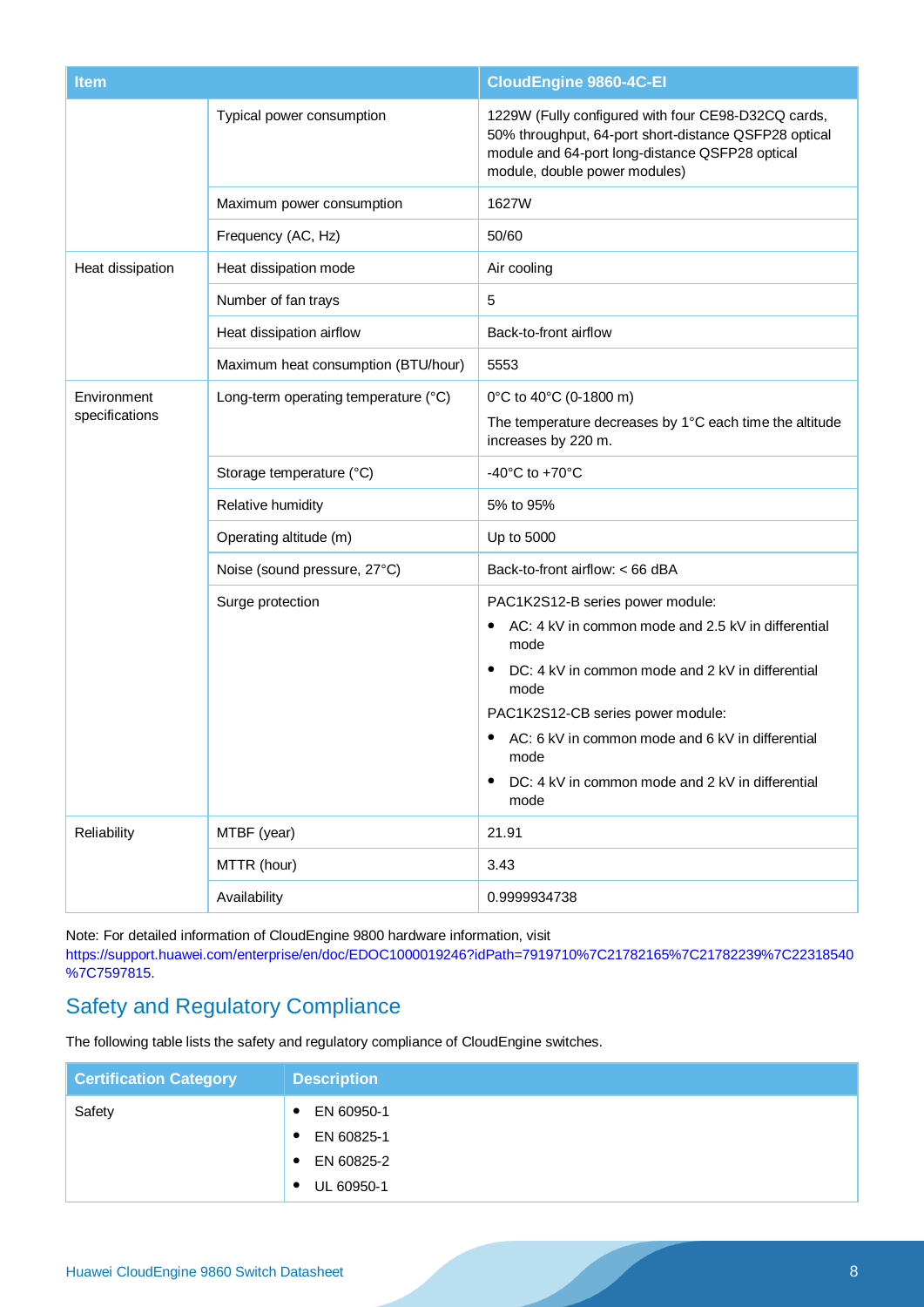| <b>Certification Category</b> | <b>Description</b>                 |
|-------------------------------|------------------------------------|
|                               | CSA-C22.2 No. 60950-1<br>$\bullet$ |
|                               | IEC 60950-1<br>٠                   |
|                               | AS/NZS 60950-1<br>$\bullet$        |
|                               | GB4943<br>٠                        |
| Electromagnetic Compatibility | EN 300386<br>$\bullet$             |
| (EMC)                         | EN 55032: CLASS A<br>$\bullet$     |
|                               | EN 55024<br>٠                      |
|                               | IEC/EN 61000-3-2<br>٠              |
|                               | IEC/EN 61000-3-3<br>$\bullet$      |
|                               | FCC 47CFR Part15 CLASS A<br>٠      |
|                               | ICES-003: CLASS A<br>٠             |
|                               | CISPR 32: CLASS A<br>٠             |
|                               | CISPR 24<br>٠                      |
|                               | <b>AS/NZS CISPR32</b><br>٠         |
|                               | VCCI- CISPR32: CLASS A<br>٠        |
|                               | GB9254 CLASS A<br>$\bullet$        |
| Environment                   | 2011/65/EU EN 50581<br>$\bullet$   |
|                               | 2012/19/EU EN 50419<br>٠           |
|                               | (EC) No.1907/2006<br>$\bullet$     |
|                               | GB/T 26572<br>٠                    |
|                               | ETSI EN 300 019-1-1<br>٠           |
|                               | ETSI EN 300 019-1-2<br>٠           |
|                               | ETSI EN 300 019-1-3<br>٠           |
|                               | ETSI EN 300 753 GR63<br>٠          |

#### Note

EMC: electromagnetic compatibility

CISPR: International Special Committee on Radio Interference

EN: European Standard

ETSI: European Telecommunications Standards Institute

CFR: Code of Federal Regulations

FCC: Federal Communication Commission

IEC: International Electrotechnical Commission

AS/NZS: Australian/New Zealand Standard

VCCI: Voluntary Control Council for Interference

UL: Underwriters Laboratories

CSA: Canadian Standards Association

# Supported MIBs

For details about the MIB information, vis[it](https://support.huawei.com/enterprise/en/doc/EDOC1100135089?idPath=24030814%7C21782165%7C21782239%7C23395225%7C23398779)

[https://support.huawei.com/hedex/hdx.do?docid=EDOC1100101219&lang=en&idPath=24030814%7C21782165%7C21782239](https://support.huawei.com/enterprise/en/doc/EDOC1100135089?idPath=24030814%7C21782165%7C21782239%7C23395225%7C23398779) [%7C22318540%7C7597815.](https://support.huawei.com/enterprise/en/doc/EDOC1100135089?idPath=24030814%7C21782165%7C21782239%7C23395225%7C23398779)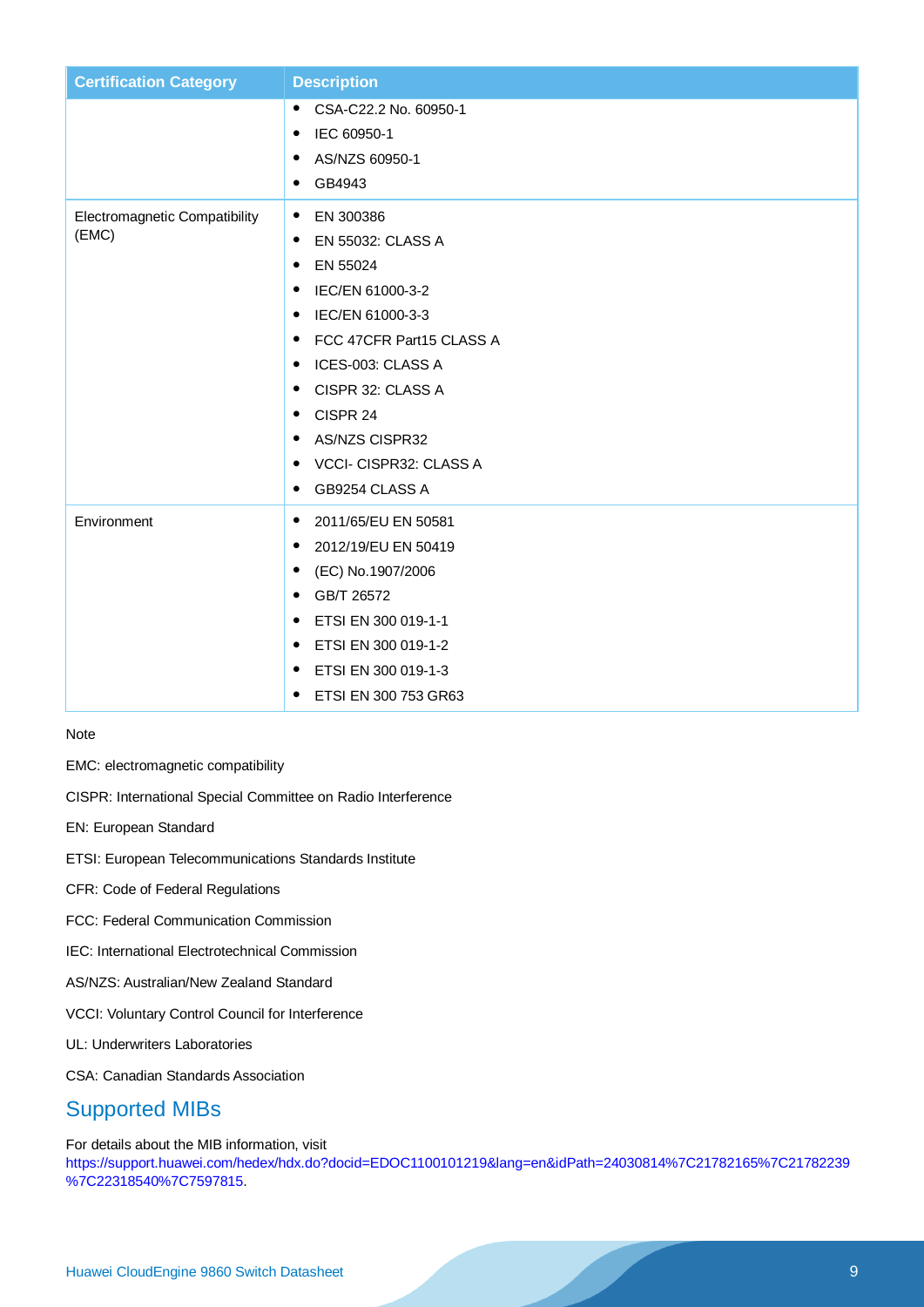# Optical Transceivers and Cable

For details about the optical transceivers and cables information, visit [https://e.huawei.com/en/material/networking/dcswitch/f6d91cf16df0474998087676a33fd41e.](https://e.huawei.com/en/material/networking/dcswitch/f6d91cf16df0474998087676a33fd41e)

# **Ordering Information**

| <b>Mainframe</b> |                                                                                                  |
|------------------|--------------------------------------------------------------------------------------------------|
| CE9860-4C-EI-B   | CE9860-4C-EI mainframe (4*subcard slots, 4*AC power modules, 5*fan modules, port-side<br>intake) |
| CE9860-4C-EI     | CE9860-4C-EI mainframe (4*subcard slots, without fan and power modules)                          |

| l Subcard  |                                            |
|------------|--------------------------------------------|
| CE98-D32CQ | CE9860:32 Port 100GE QSFP28 Interface Card |

| l Fan box i       |                                   |                    |
|-------------------|-----------------------------------|--------------------|
| Model             | Description                       | Applicable Product |
| <b>FAN-180C-B</b> | Fan box(B,FAN panel side exhaust) | CE9860-4C-EI       |

| <b>Power</b> |                                                                            |                    |
|--------------|----------------------------------------------------------------------------|--------------------|
| Model        | Description                                                                | Applicable Product |
| PAC1K2S12-B  | 1200W AC&240V DC Power Module (Back to<br>Front, Power panel side air-out) | CE9860-4C-EI       |
| PAC1K2S12-B  | 1200W AC&240V DC Power Module (Back to<br>Front, Power panel side air-out) | CE9860-4C-EI       |

| <b>Software</b>               |                                                                        |  |
|-------------------------------|------------------------------------------------------------------------|--|
| N1-CE98LIC-CFMM               | N1-CloudFabric Management SW License for CloudEngine 9800              |  |
| N1-CE98CFMM-SnS1Y             | N1-CloudFabric Management SW License for CloudEngine 9800 - SnS-1 Year |  |
| N <sub>1</sub> -CE98LIC-CFFD  | N1-CloudFabric Foundation SW License for CloudEngine 9800              |  |
| N1-CE98CFFD-SnS1Y             | N1-CloudFabric Foundation SW License for CloudEngine 9800-SnS-1 Year   |  |
| N <sub>1</sub> -CE98LIC-CFAD  | N1-CloudFabric Advanced SW License for CloudEngine 9800                |  |
| N1-CE98CFAD-SnS1Y             | N1-CloudFabric Advanced SW License for CloudEngine 9800-SnS-1 Year     |  |
| N <sub>1</sub> -CE98LIC-CFPM  | N1-CloudFabric Premium SW License for CloudEngine 9800                 |  |
| N1-CE98CFPM-SnS1Y             | N1-CloudFabric Premium SW License for CloudEngine 9800 - SnS-Year      |  |
| N1-CE98LIC-AIF                | N1-CloudEngine 9800 AI Fabric Function                                 |  |
| N <sub>1</sub> -CE98AIF-SnS1Y | N1-CloudEngine 9800 AI Fabric Function-SnS-Year                        |  |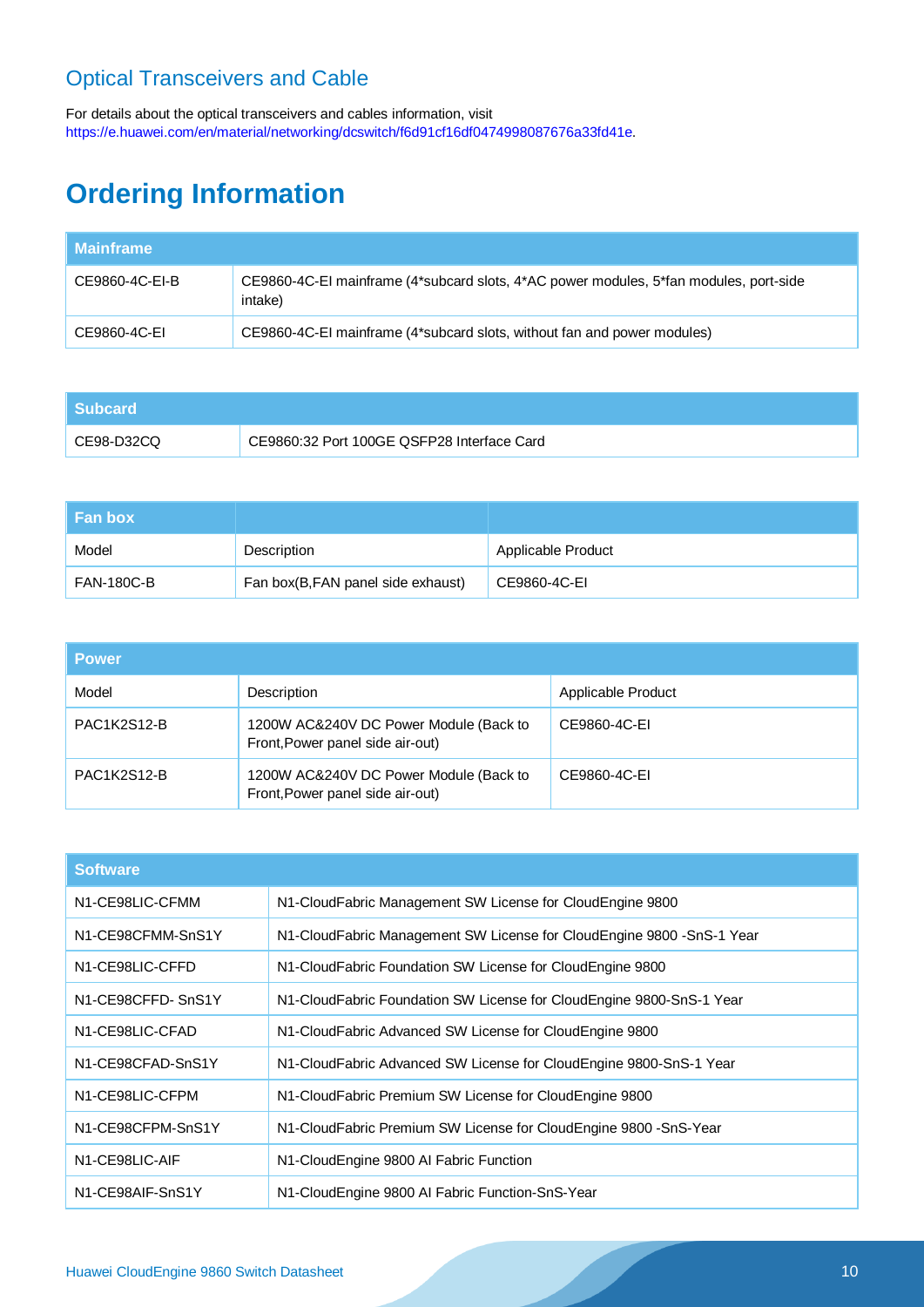# **Networking and Application**

### **Data Center Applications**

On a typical data center network, CloudEngine 16800/12800/9800 switches work as core switches, whereas CloudEngine 6800 and CloudEngine 5800 switches work as ToR switches and connect to the core switches using 100GE/40GE/10GE ports.